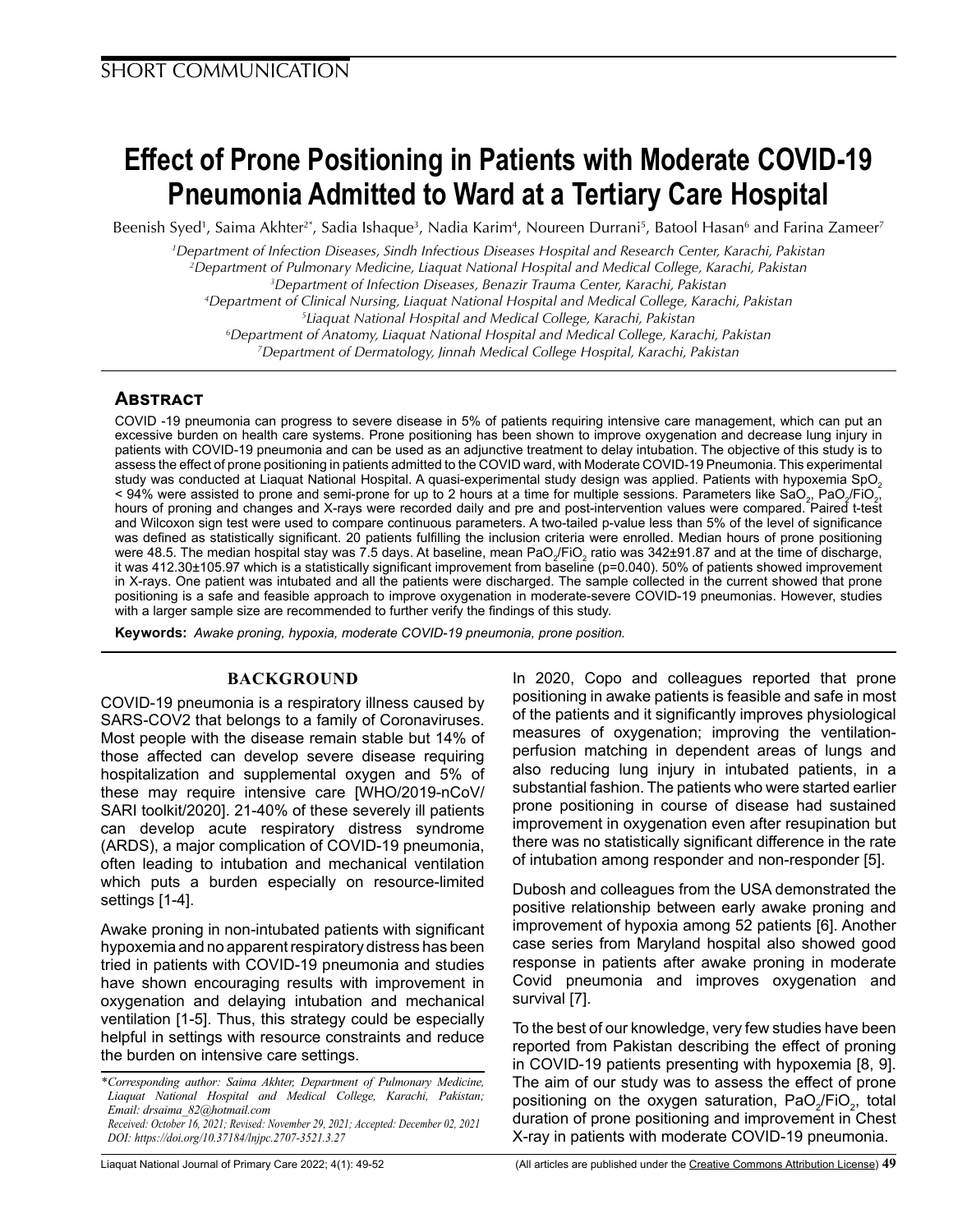### **Operational Definition**

**Moderate COVID pneumonia:** Oxygen saturation>90% but <94% and infiltrates on Chest X-ray involving <50% of lung fields requiring supplemental oxygen.

## **METHODOLOGY**

This study was conducted in the COVID ward at Liaquat National Hospital, from July-August 2021. A Quasiexperimental study design and purposive sampling method were applied to recruit patients. After getting approval from Institutional Review Board (IRB) and hospital ethics committee (ERC), patients fulfilling the inclusion criteria *i.e.* both genders, 15 years in and above with PCR proven moderate COVID pneumonia, patients who were awake and willing to participate, were enrolled after getting informed consent. Patients with critical disease, having respiratory distress and requiring Non-Invasive Ventilation (NIV) / High Flow Nasal Cannula (HFNC) unable to prone because of discomfort or any other reason, and with contraindication to prone positioning as evidenced by a physician including pregnancy were excluded.

Patients were assisted to self-prone for 14-16 hours/24 hours after enrolling. Intermittent prone positioning for a maximum of 2 hours or until the patient could tolerate was advised. Lateral prone positioning to both sides was also acceptable. Patient's Oxygen saturation (SaO $_2$ %), partial pressure of oxygen (PaO $_2$ ), oxygen requirement (FiO $_{\rm 2}$ ) and chest X-ray findings were recorded at the time of admission and before inclusion into the study and also noted at the time of completion of intervention/discharge and compared. Daily hours of proning and SaO $_2^{}$  before and after proning were recorded in a chart. PaO $_2$ /FiO $_2$ was also recorded daily and values before intervention and after cessation of intervention were compared. Chest X-ray findings along with other data including age, gender, co-morbidities, clinical features (moderate disease) were noted in a proforma by the investigator. Primary endpoints were: Oxygen saturation (SaO<sub>2</sub>) at discharge, improvement in PaO $_2$ /FiO $_2$  ratio before and at the end of the intervention, chest X-ray changes from baseline, length of hospital stay and outcome including discharge, mortality and shifting to ICU/HDU.

## **Data Analysis**

Clinical data relating to enrolled patients were analyzed in the statistical package SPSS (version 20) for data analysis. Categorical variables such as gender, patients' outcome, ventilator use, co-morbid conditions, clinical manifestations, and chest X-ray findings, use of steroids, anti-coagulation, tocilizumab, and antibiotics were summarized as frequencies and percentages. Quantitative variables such as age, length of stay, duration of prone positioning, saturation level,  $PaO_2$ , FiO $_2$ , the fraction of PaO $_2$  and FiO $_2$ , duration of O $_2$ supplementation in the last 24 hours were presented as mean ± standard deviation or median with an interquartile range as appropriate. Shapiro-Wilk test was

used to assess the assumption of normality. Paired t-test or Wilcoxon sign test was used to compare continuous parameters (such as saturation level,  $\mathsf{PaO}_2$ , FiO<sub>2</sub>, fraction of PaO<sub>2</sub> and FiO<sub>2</sub>) at baseline and after the intervention. A two-tailed p-value less than 5% of the level of significance was defined as statistically significant.

#### **RESULTS**

A total of 20 patients' records were reviewed. The average age of study participants was 59.65±12.05 years. Three-fourth of the patients were males (n=15, 75%). The median hospital length of stay was 7.50  $(IQR = 0.25 - 9.75)$  days. The majority of the patients had comorbidity (n=16, 80%), the most common was diabetes (n=11, 55%). Other common comorbidities and clinical features are presented in Table **1**.

**Table 1:** Clinical characteristics of patients with moderate COVID 19 pneumonia.

| <b>Clinical Characteristics</b> | Number of<br>Patients (n) | Percentage<br>(%) |
|---------------------------------|---------------------------|-------------------|
| Co-morbid                       |                           |                   |
| <b>Diabetes</b>                 | 11                        | 55                |
| Hypertension                    | 9                         | 45                |
| Ischemic heart disease (IHD)    | 8                         | 40                |
| Chronic liver disease           | $\mathfrak{p}$            | 10                |
| Osteoarthritis                  | 1                         | 5                 |
| Parkinson's diseases            | 1                         | 5                 |
| Symptoms and Signs              |                           |                   |
| Fever                           | 17                        | 85                |
| Shortness of breath             | 12                        | 60                |
| Myalgia                         | 5                         | 25                |
| Diarrhea                        | 4                         | 20                |
| Sore throat                     | 3                         | 15                |
| Vomiting                        | 2                         | 10                |
| Anosmia                         |                           | 5                 |
| Anxiety                         |                           | 5                 |

All patients received steroids. Only 4(20%) patients received Tociluzimab, 15(75%) patients received Remidisivir and 18(90%) patients received antibiotics initially but were stopped later. Median prone positioning hours were 48.5hrs (Range: 5hrs - 70.5hrs).

At baseline 18(90%) had bilateral infiltrates on chest x-ray. 1(5%) had infiltration in the right lower zone and 1(5%) had no infiltration. On day 3, only 1(5%) patient showed improvement in chest x-ray and chest x-ray was further worsened in one patient (5%) whereas 18(90%) patients had no improvement in their chest x-rays. At the time of discharge, 10(50%) showed improvement in their chest x-ray. 8(35%) showed no improvement while 3(15%) showed worsened chest x-ray.

At baseline mean oxygen saturation level was 93.2±3, and at the time of discharge, the mean oxygen saturation was 94.55±4.47 and there was no significant difference (p=0.289). At baseline, the mean PaO $_2$ /FiO $_2$ ratio was 342±91.87 and at the time of discharge, it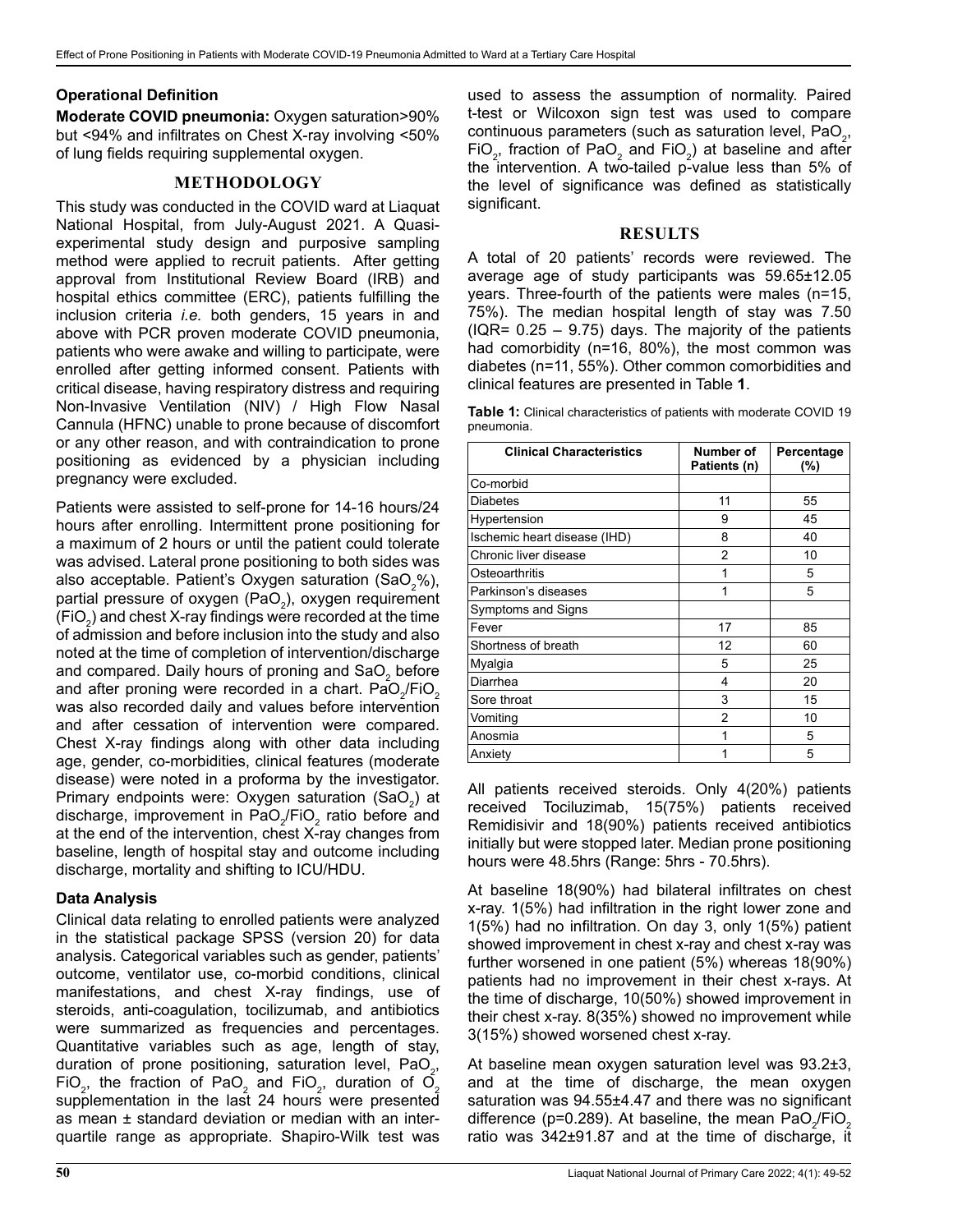was 412.30±105.97 which is a statistically significant improvement from baseline (p=0.040).

No significant adverse event during proning was noted except for mild discomfort in elderly and obese patients. All of the patients were alive at the time of discharge. One patient worsened and was shifted to ICU and intubated, but he also recovered and was discharged.

## **DISCUSSION**

In this study we observed the effects of proning and semiproning in non-intubated, awake patients with moderate COVID-19 pneumonia, admitted to the ward. We found that prone positioning was able to reduce the  $PaO_2/$ FiO<sub>2</sub> significantly in patients who were able to tolerate it for a median of up to 48 hours in 5 days without any significant side effects.

Prone positioning (PP) results in a more uniform architecture of the alveoli, leading to decrease V/Q mismatch, increased recruitment of posterior zones so a proportion of alveoli for gas exchange increases and reduces lung injury by decreasing stress forces on the diaphragm. All these physiological effects lead to improved V/Q matching and low shunt fraction, thus improving oxygenation and potentially reducing mortality [10, 11].

Prolonged prone positioning (>12hrs/day) has already been proven as a useful tool in severe ARDS in non-COVID pneumonias in randomized controlled trials [12] and other studies [13] and is currently being used as adjunctive therapy in intubated patients with critical COVID pneumonias with encouraging outcomes [14, 15].

A limited number of international studies in pre-COVID era have proven the efficacy of PP in non-intubated patients with severe pneumonias and ARDS on NIV support mainly in the ICUs [14]. The study population between the studies was also heterogeneous. Data regarding PP in awake non-intubated patients with COVID-19 pneumonia has emerged, albeit largely comprising of case series and small observational cohort studies [1, 2, 4, 16]. Randomized control trials are also underway and the preliminary result of one multicenter trial has highlighted the feasibility and safety of this intervention in spontaneously breathing patients [17]. But, definitive results and recommendations from other RCTs as well, remain to be elucidated.

The major finding in our study was a statistically significant and sustained increase in the PaO2/FiO2 at the time of discharge. Existing literature supports our findings with several studies showing improvement in oxygenation and other physiological parameters after prone positioning [5, 11, 18-20]. However, certain studies found this improvement to be only transient, with PaO $_{\rm 2}^{\rm}/$ FiO $_{\tiny 2}$  reverting after re-supination [2, 5]. A large multicenter prospective study showed a sustained improvement in oxygenation post PP, but they had applied a high flow

nasal cannula (HFNC) for providing oxygen therapy [21]. Similarly, Wearnels *et al.* also reported significant improvement in PaO $_2$ /FiO $_2$  when PP was combined with CPAP [20]. Lack of sustained response in these studies could be attributable to the unspecified duration of prone positioning as no definitive guidelines currently exist regarding the number of hours of PP required in awake non-intubated patients with COVID pneumonia [5].

The duration and frequency of PP varied among the studies from <1 to >18 hours and was largely dependent on the patient's tolerability and primary physician's devised protocol and discretion [18]. Our patients were able to be prone for 1-2 hours for multiple sessions in a single day with some patients tolerating a maximum duration of up to 16 hours a day. Most of our patients had no apparent respiratory distress and were fairly stable, contributing to the sustainability of prolonged hours of prone positioning.

The role of PP in reducing the risk of intubation, the length of hospital stay and mortality is also not clearly defined as a majority of the studies did not involve a control group or had a small sample size [11, 14, 18]. Although, a large prospective study by Ding *et al.* in patients with severe ARDS requiring NIV/HFNC showed a reduced rate of intubation prior to the COVID-19 pandemic [22]. This further emphasizes the importance of larger randomized control trials (RCTs) for defining the role of PP in avoiding intubation. However, few studies showed a trend in delayed intubation after the institution of early awake PP in less severe diseases [18, 21]. Only one of the patients in our study was intubated but since we also did not have a control group and a small sample size hence, assessing the probability of avoiding intubation was difficult for our study. Another reason for this low rate of intubation could be related to the fact that most of our patients had a moderate disease. The majority of our patients also did not progress to severe disease and did not require NIV or HFNC either, showing that prone positioning can be a good adjunct to the standard treatment for moderate COVID pneumonia. However, this requires larger studies with an appropriate control group for further validation.

At the time of discharge half of our patients showed >25% improvement in their Chest X-ray. To the best of our knowledge, no existing study has reported the association between PP and changes in radiological findings. It is unclear from our data how much PP contributed to this change in X-ray findings as patients were also receiving anti-inflammatory and antiviral therapies.

Regarding the safety profile of PP, it was found to be a safe maneuver without any significant adverse events, except for mild discomfort and musculoskeletal pain, as noted in previous studies [11, 14, 18]. We also observed similar findings and the procedure was well tolerated by the majority of the patients.